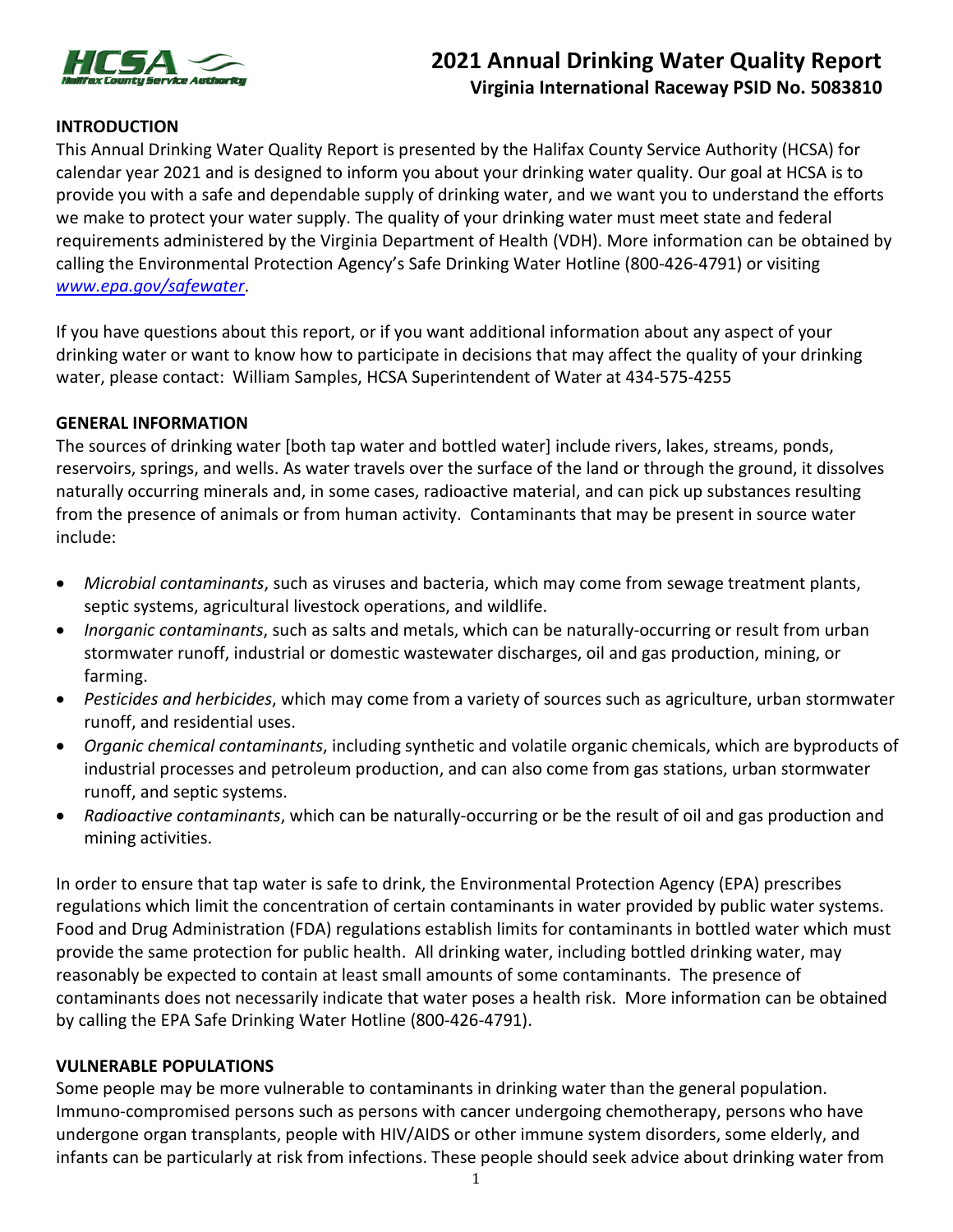their health care providers. EPA/CDC guidelines on appropriate means to lessen the risk of infection by C*ryptosporidium* and other microbiological contaminants are available from the EPA Safe Drinking Water Hotline (800-426-4791).

# **WATER CONSERVATION TIPS**

Did you know that the average U.S. household uses approximately 350 gallons of water per day? Luckily, there are many low-cost or no-cost ways to conserve water. Water your lawn at the least sunny times of the day. Fix toilet and faucet leaks. Take short showers. A 5-minute shower uses 4 to 5 gallons of water compared to up to 50 gallons for a bath. Turn the faucet off while brushing your teeth and shaving; 3-5 gallons go down the drain per minute. Teach your kids about water conservation to ensure a future generation that uses water wisely. Make it a family effort to reduce next month's water bill!

## **ADDITIONAL INFORMATION FOR LEAD**

If present, elevated levels of lead can cause serious health problems, especially for pregnant women and young children. Lead in drinking water is primarily from materials and components associated with service lines and home plumbing. Virginia International Raceway is responsible for providing high quality drinking water, but cannot control the variety of materials used in plumbing components. When your water has been sitting for several hours, you can minimize the potential for lead exposure by flushing your tap for 30 seconds to 2 minutes before using water for drinking or cooking. If you are concerned about lead in your water, you may wish to have your water tested. Information on lead in drinking water, testing methods, and steps you can take to minimize exposure is available from the Safe Drinking Water Hotline or at *[www.epa.gov/safewater/lead](http://www.epa.gov/safewater/lead)*.

## **SOURCE(S) AND TREATMENT OF YOUR DRINKING WATER**

The source of your drinking water is groundwater drawn from two drilled wells. A source water assessment of our system was conducted in 2004 by the Virginia Department of Health. The wells were determined to be of high susceptibility to contamination using the criteria developed by the state in its approved Source Water Assessment Program. The assessment report consists of maps showing the source water assessment area, an inventory of known land use activities of concern, and documentation of any known contamination within the last 5 years. The report is available by contacting your water system representative, Mr. William Samples, HCSA Superintendent of Water at (434) 575-4255.

#### **DEFINITIONS**

In the table on the next page and elsewhere in this report you will find many terms and abbreviations you might not be familiar with. The following definitions are provided to help you better understand these terms:

*Non-detects (ND) -* lab analysis indicates that the contaminant is not detectable, based on the limits of the analytical equipment used.

*Parts per million (ppm) or Milligrams per liter (mg/l)* - one part per million corresponds to one minute in two years or one penny in \$10,000.

*Parts per billion (ppb) or Micrograms per liter (*µ*g/l)*- one part per billion corresponds to one minute in 2,000 years, or one penny in \$10,000,000.

*Picocuries per liter (pCi/L)* - picocuries per liter is a measure of the radioactivity in water.

*Action Level (AL)* - the concentration of a contaminant which, if exceeded, triggers treatment or other requirements which a water system must follow.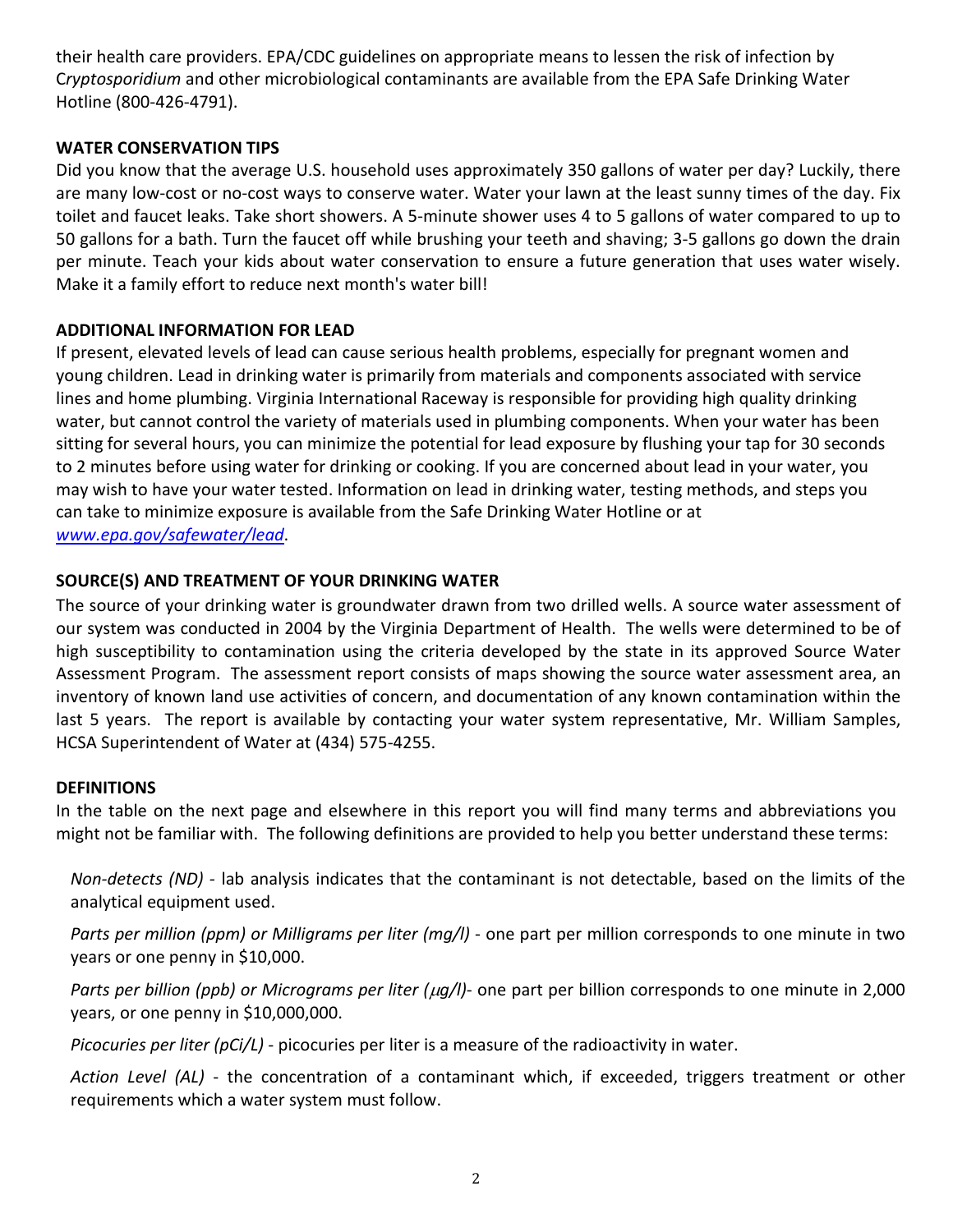*Maximum Contaminant Level Goal (MCLG) -* the level of a contaminant in drinking water below which there is no known or expected risk to health. MCLGs allow for a margin of safety.

*Maximum Contaminant Level (MCL)* - the highest level of a contaminant that is allowed in drinking water. MCLs are set as close to the MCLGs as feasible using the best available treatment technology.

*Secondary Maximum Contaminant Level (SMCL)* – the highest level recommended for a contaminant in drinking water, based on cosmetic (skin or tooth discoloration) and aesthetic (taste, odor or color) considerations.

The U.S. Environmental Protection Agency sets MCLs at very stringent levels. In developing the standards EPA assumes that the average adult drinks 2 liters of water each day throughout a 70-year life span. EPA generally sets MCLs at levels that will result in no adverse health effects for some contaminants or a one-in-tenthousand to one-in-one-million chance of having the described health effect for other contaminants.

# **WATER QUALITY RESULTS**

We routinely monitor for various contaminants in the water supply to meet all regulatory requirements. The table below lists only those contaminants that had some level of detection in the last five years. Many other contaminants have been analyzed but were not present or were below the detection limits of the lab equipment. The state allows us to monitor for some contaminants less than once per year because the concentrations of these contaminants do not change frequently. Some of our results, though representative, are more than one year old.

| <b>Inorganic Contaminants</b>        |                |                |                                                                                                           |                   |                   |                                                                                                                                    |  |  |  |  |
|--------------------------------------|----------------|----------------|-----------------------------------------------------------------------------------------------------------|-------------------|-------------------|------------------------------------------------------------------------------------------------------------------------------------|--|--|--|--|
| Contaminant<br>(Unit of Measurement) | <b>MCLG</b>    | <b>MCL</b>     | Level Found/Range                                                                                         | <b>Violation</b>  | Date of<br>Sample | <b>Typical Source of Contamination</b>                                                                                             |  |  |  |  |
| <b>Nitrate</b><br>(ppm)              | 10             | 10             | High: 2.34<br>Range: < 0.05-2.34                                                                          | No                | March<br>2021     | Runoff from fertilizer use; Leaching<br>from septic tanks, sewage; Erosion of<br>natural deposits                                  |  |  |  |  |
| Barium<br>(ppm)                      | $\overline{2}$ | $\overline{2}$ | High: 0.207<br>Range: 0.04-0.207                                                                          | No                | September<br>2020 | Discharge of drilling wastes; Discharge<br>from metal refineries; Erosion of<br>natural deposits                                   |  |  |  |  |
| Chromium<br>(ppb)                    | 10             | 10             | <b>High: 5.2</b>                                                                                          | No                | March<br>2019     | Discharge from steel and pulp mills;<br>erosion of natural deposits.                                                               |  |  |  |  |
| Fluoride<br>(ppm)                    | 4              | 4              | High: 1.42<br>Range: 0.67 to 1.42                                                                         | No                | September<br>2020 | Erosion of natural deposits; Water<br>additive which promotes strong teeth;<br>Discharge from fertilizer and<br>aluminum factories |  |  |  |  |
|                                      |                | <b>SMCL</b>    |                                                                                                           | <b>Exceedence</b> |                   |                                                                                                                                    |  |  |  |  |
|                                      |                | 2              |                                                                                                           | <b>No</b>         |                   |                                                                                                                                    |  |  |  |  |
| <b>Radiological Contaminants</b>     |                |                |                                                                                                           |                   |                   |                                                                                                                                    |  |  |  |  |
| Contaminant<br>(Unit of Measurement) | <b>MCLG</b>    | <b>MCL</b>     | <b>Level Found/Range</b>                                                                                  | <b>Violation</b>  | Date of<br>Sample | <b>Typical Source of Contamination</b>                                                                                             |  |  |  |  |
| Alpha emitters<br>(pCi/L)            | 0              | 15             | High: <0.39<br>Range < 0.33 to < 0.39                                                                     | No                | December<br>2021  | Erosion of natural deposits                                                                                                        |  |  |  |  |
| <b>Combined Radium</b><br>(pCi/L)    | 0              | 5              | High: 1.0<br>0.2 to 1.0                                                                                   | No                |                   | Erosion of natural deposits                                                                                                        |  |  |  |  |
| <b>Lead and Copper</b>               |                |                |                                                                                                           |                   |                   |                                                                                                                                    |  |  |  |  |
| Contaminant<br>(Unit of Measurement) | <b>MCLG</b>    | <b>MCL</b>     | Level Found/Range                                                                                         | Exceedence        | Date of<br>Sample | <b>Typical Source of Contamination</b>                                                                                             |  |  |  |  |
| Lead<br>(ppb)                        | $\Omega$       | $AL=15$        | 10.2 $(90th$ percentile)<br>Range: <2 - 18.2<br>Of the five samples<br>collected, one<br>exceeded the AL. | <b>No</b>         | Sept<br>2021      | Corrosion of household plumbing<br>systems; Erosion of natural deposits                                                            |  |  |  |  |